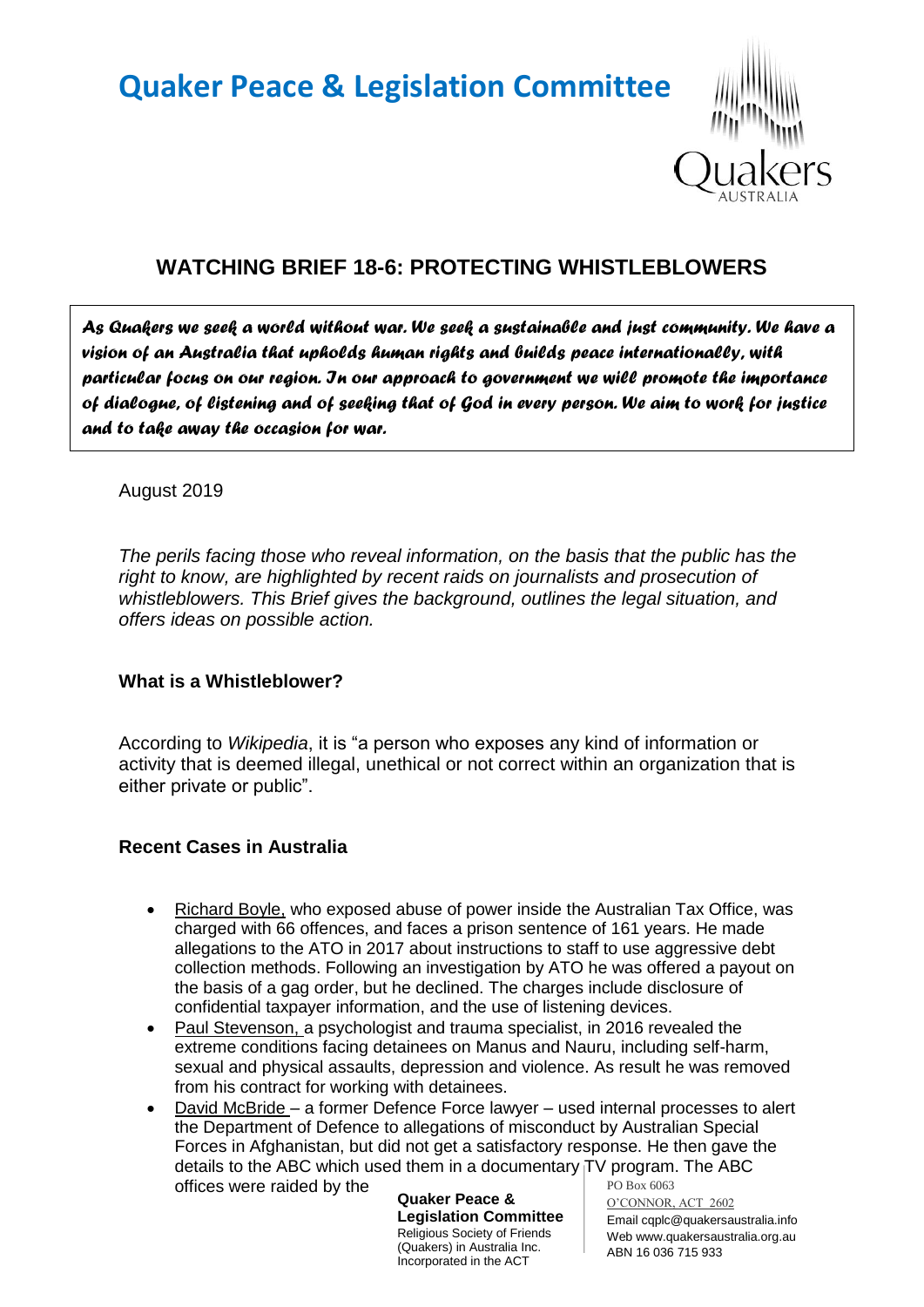Federal Police (June 2019), and this provoked a strong reaction from media organisations around the world.

- Bernard Collaery a Canberra lawyer and a former ASIS officer known as Witness K have been charged for disclosing intelligence secrets. *The Guardian* reported on 28 June 2018 that the witness complained to the inspector general of security about the bugging of the Timor-Leste offices during oil and gas negotiations with Australia, and received approval to disclose this. The case is being held behind closed doors.
- Annika Smethurst a reporter for *News Corp* was subjected to a police raid at her Canberra home after reporting (June 2019) that a top secret memo showed the government was planning to empower the Australian Signals Directorate (ASD) to monitor Australian citizens for the first time.
- Ben Fordham (Radio 2GB) revealed that he had been notified by the Department of Home Affairs that he was subject to a similar investigation to identify the source of classified information he had reported.

#### **Analysis and Comment**

An article by Denis Muller (Melbourne University, in *The Conversation* 19 June 2019) identified four laws that need reforming:

- Part 5.6 of the Criminal Code that defines two categories of information that are secret – inherently harmful information, and information likely to harm Australia's interests. This covers public servants and journalists, and leaves it open to the government to define these terms.
- The 75 national security laws contain oppressive provisions and need to be reviewed, in particular to ensure they have a minimum standard of 'intention to harm national security'.
- Metadata laws require that internet service providers retain everyone's metadata for two years.
- Whistleblower laws (notably the Public Interest Disclosure Act 2013) do not adequately protect them.

Brian Martin (Vice-President of Whistleblowers Australia) wrote in *The Australian* on 15 July 2019 that:

- Whistleblowers are found in every occupation, and experience ostracism, petty harassment, damaging rumours, denunciations, bullying, referral to psychiatrists, punitive transfers, dismissal and black-listing.
- Current impediments to effective protection of whistleblowers include defamation laws, secrecy and confidentiality provisions, national security and data retention laws.
- Whistleblowers need to talk with each other, collect information carefully, and use secure phones or face-to-face meetings when contacting journalists.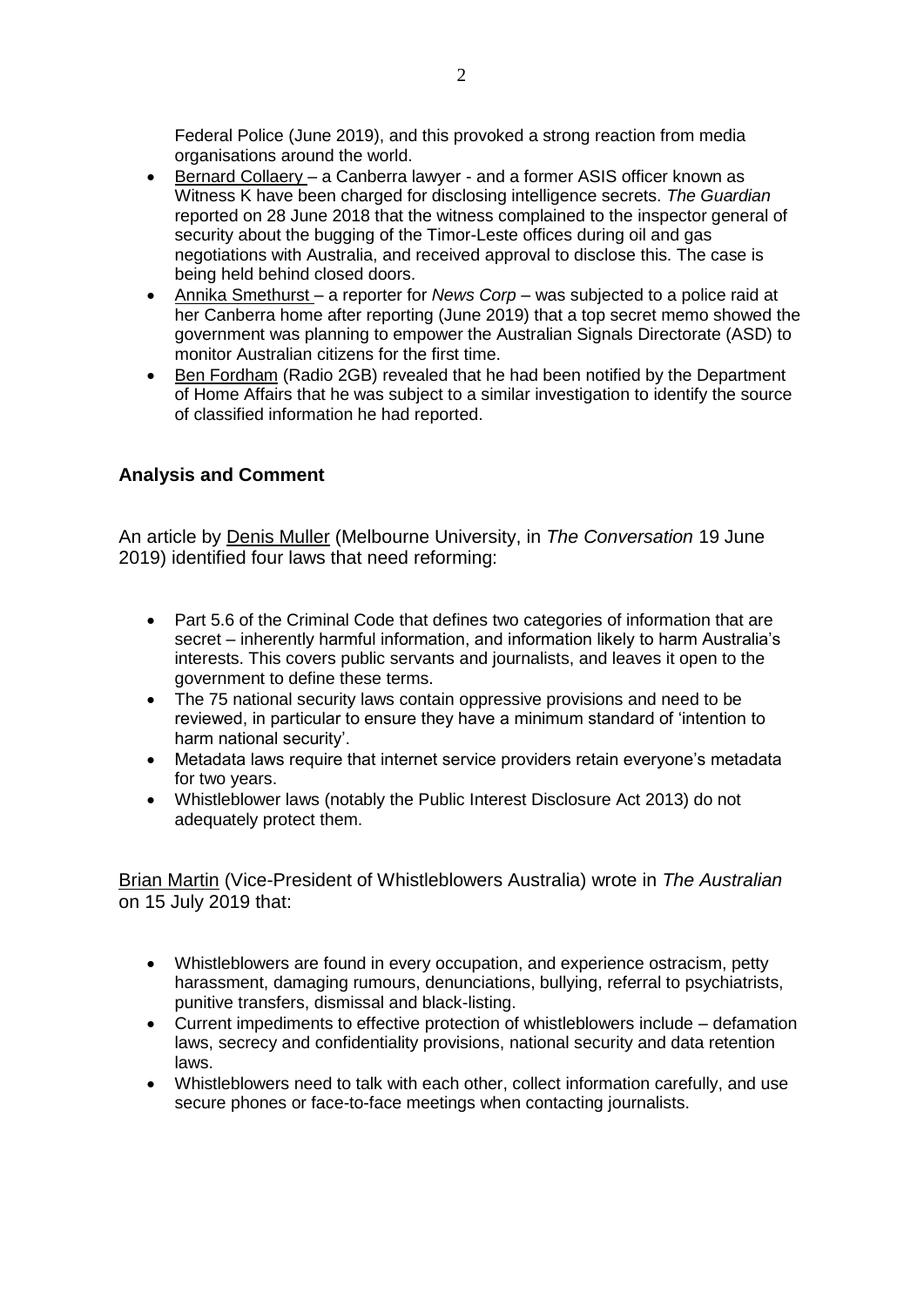Rebecca Ananlan-Welsh (University of Queensland School of Law) wrote in *The Conversation* on 5 June 2018 that:

- The raids by police on the ABC and News Corp journalists showed the demise of source confidentiality and had a chilling effect on public journalism.
- The government created a 'journalist information warrant' to limit access to metadata of journalists; but this was to some extent counterbalanced by the Telecommunications and Other Legislation Amendment (Assistance and Access) Act 2018. This expanded access and network warrants, and co-opted telecommunications agencies to assist in tracking information.
- Public interest journalism relies on secret material from government sources, and current laws penalize any current of former Commonwealth officer who leaks such information. In addition, communicating classified information can carry a possibility of criminal prosecution for a journalist.
- In the absence of a Bill or Charter of Rights in Australia, journalists are in a precarious position. The Alliance for Journalists is calling for a Media Freedom Act.

Christopher Knaus (*The Guardian*, 21 June 2019) reported that Attorney-General Christian Porter has announced his intention to strengthen whistleblower protection and overhaul public service culture to facilitate disclosures. The Executive Director of Transparency International, Serene Lillywhite, welcomed this move, saying "The court cases before us demonstrate that the protections we assume are in place, both for whistleblowers and journalists, are not strong enough in practice". She called for reform that would be along the lines of recent changes made for corporations" (see below).

### **New Rules for Corporates**

The Corporations Act has been amended recently, and the following changes took effect on 1 July 2019:

- A broader range of misconduct can be reported than simply contravening the corporations law.
- A disclosure of a work-related grievance will only be protected if it relates to systemic issues, or involves detrimental conduct to the whistleblower.
- Reports can be made to senior officers of the organisation, the Australian Securities and Investment Commission (ASIC), or the Australian Prudential Regulation Authority (APRA).
- Public interest disclosures can be made to members of Parliament and journalists if the whistleblower has made a disclosure, believes no action has been taken within 90 days, and notifies the organisation of the intention to make a public disclosure.
- There are penalties for revealing the identity of the whistleblower.
- Compensation may be payable to the whistleblower.

Changes to the Taxation Administration Act (taking effect also on 1 July) enable disclosures to be made for misconduct regarding tax affairs.